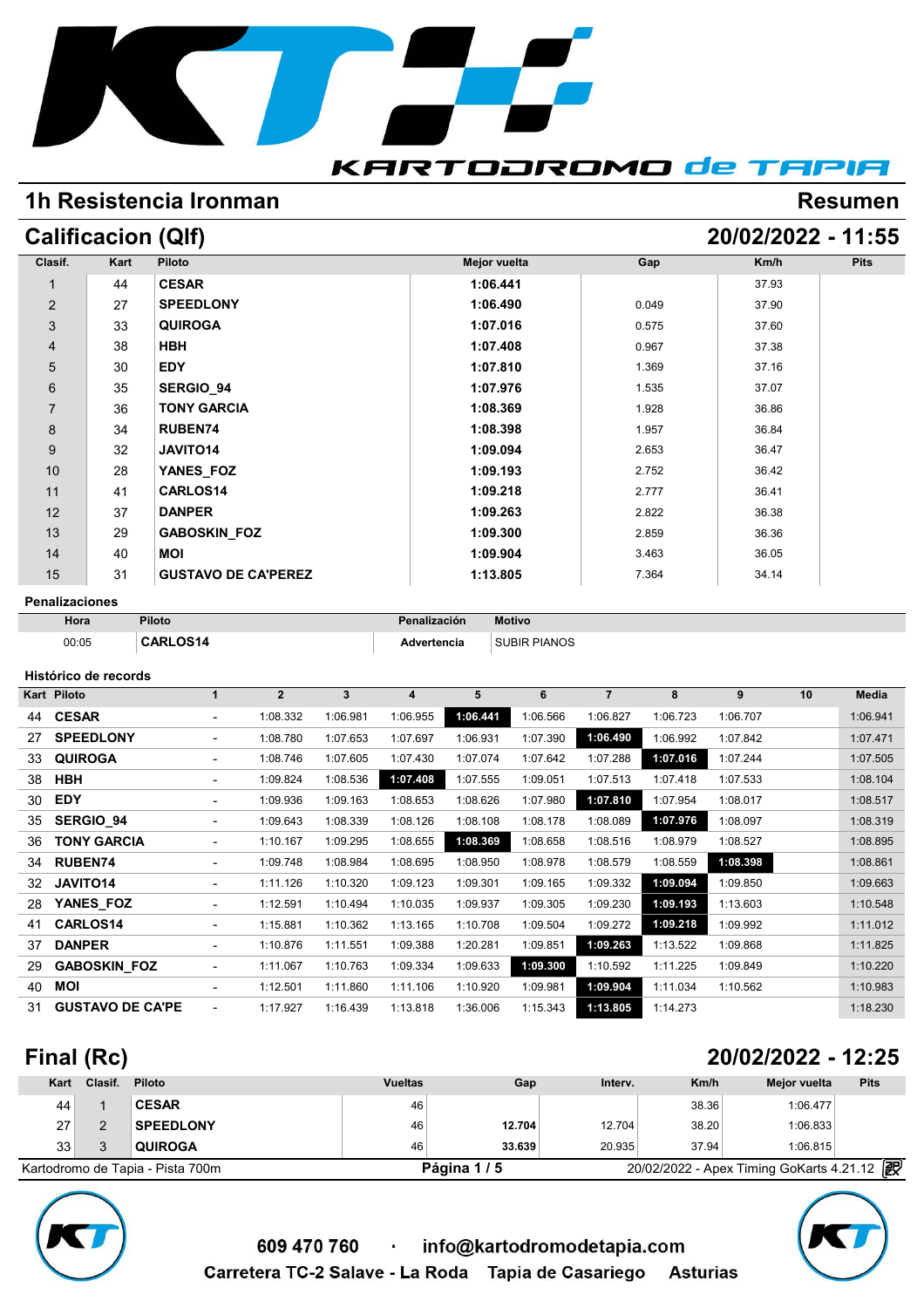

### **KARTODROMO de TAPIA**

## **1h Resistencia Ironman Resumen Resumen**

| Kart            | Clasif.        | <b>Piloto</b>              | <b>Vueltas</b> | Gap       | Interv.  | Km/h  | Mejor vuelta | <b>Pits</b> |
|-----------------|----------------|----------------------------|----------------|-----------|----------|-------|--------------|-------------|
| 38              | $\overline{4}$ | <b>HBH</b>                 | 46             | 1:03.895  | 30.256   | 37.56 | 1:07.241     |             |
| 30 <sup>°</sup> | 5              | <b>EDY</b>                 | 46             | 1:04.621  | 0.726    | 37.55 | 1:07.589     |             |
| 36              | 6              | <b>TONY GARCIA</b>         | 45             | 1 Vuelta  | 1 Vuelta | 37.52 | 1:07.742     |             |
| 34              | $\overline{7}$ | <b>RUBEN74</b>             | 45             | 1 Vuelta  | 1.282    | 37.50 | 1:07.774     |             |
| 35              | 8              | <b>SERGIO 94</b>           | 45             | 1 Vuelta  | 0.799    | 37.49 | 1:07.861     |             |
| 41              | 9              | <b>CARLOS14</b>            | 45             | 1 Vuelta  | 38.266   | 37.02 | 1:08.694     |             |
| 37              | 10             | <b>DANPER</b>              | 45             | 1 Vuelta  | 9.648    | 36.91 | 1:08.562     |             |
| 32              | 11             | JAVITO14                   | 45             | 1 Vuelta  | 1.133    | 36.89 | 1:08.460     |             |
| 29              | 12             | <b>GABOSKIN FOZ</b>        | 44             | 2 Vueltas | 1 Vuelta | 36.65 | 1:09.050     |             |
| 40              | 13             | <b>MOI</b>                 | 44             | 2 Vueltas | 2.481    | 36.62 | 1:09.009     |             |
| 28              | 14             | YANES FOZ                  | 44             | 2 Vueltas | 27.617   | 36.29 | 1:09.143     |             |
| 31              | 15             | <b>GUSTAVO DE CA'PEREZ</b> | 43             | 3 Vueltas | 1 Vuelta | 35.09 | 1:11.718     |             |

#### **Penalizaciones**

| Hora  | Piloto              | Penalización | <b>Motivo</b>            |
|-------|---------------------|--------------|--------------------------|
| 00:03 | <b>CARLOS14</b>     | Advertencia  | CONDUCCION ANTIDEPORTIVA |
| 00:17 | <b>JAVITO14</b>     | Advertencia  | CONDUCCION ANTIDEPORTIVA |
| 00:19 | <b>GABOSKIN FOZ</b> | Advertencia  | CONDUCCION ANTIDEPORTIVA |
| 00:48 | SERGIO 94           | Advertencia  | CONDUCCION ANTIDEPORTIVA |
| 00:50 | <b>RUBEN74</b>      | Advertencia  | CONDUCCION ANTIDEPORTIVA |

#### **Histórico de records**

|    | Kart Piloto      | $\mathbf{1}$                | $\overline{2}$ | $\mathbf{3}$ | 4        | 5        | 6        | $\overline{7}$ | 8        | 9        | 10       | Media    |
|----|------------------|-----------------------------|----------------|--------------|----------|----------|----------|----------------|----------|----------|----------|----------|
|    | 44 CESAR         | $\overline{\phantom{a}}$    | 1:10.612       | 1:07.009     | 1:07.181 | 1:06.868 | 1:06.943 | 1:06.787       | 1:06.897 | 1:06.477 | 1:07.145 | 1:07.157 |
|    |                  | 1:07.069                    | 1:07.149       | 1:06.790     | 1:06.931 | 1:06.811 | 1:07.067 | 1:06.905       | 1:07.662 | 1:07.488 | 1:06.860 |          |
|    |                  | 1:06.669                    | 1:06.942       | 1:07.160     | 1:06.956 | 1:06.693 | 1:07.375 | 1:07.071       | 1:06.950 | 1:07.103 | 1:07.186 |          |
|    |                  | 1:07.265                    | 1:06.996       | 1:06.977     | 1:07.275 | 1:07.223 | 1:07.265 | 1:08.594       | 1:07.081 | 1:07.039 | 1:07.221 |          |
|    |                  | 1:06.608                    | 1:07.112       | 1:06.941     | 1:06.986 | 1:07.944 | 1:06.791 |                |          |          |          |          |
| 27 | <b>SPEEDLONY</b> | $\mathcal{L}_{\mathcal{A}}$ | 1:10.644       | 1:07.600     | 1:07.021 | 1:07.115 | 1:07.197 | 1:06.933       | 1:07.114 | 1:07.209 | 1:06.951 | 1:07.433 |
|    |                  | 1:07.629                    | 1:07.218       | 1:06.833     | 1:07.127 | 1:06.920 | 1:07.339 | 1:07.143       | 1:07.322 | 1:07.304 | 1:07.190 |          |
|    |                  | 1:07.438                    | 1:07.375       | 1:07.248     | 1:07.227 | 1:07.055 | 1:07.660 | 1:06.983       | 1:08.147 | 1:07.597 | 1:07.618 |          |
|    |                  | 1:07.557                    | 1:07.618       | 1:07.531     | 1:07.929 | 1:07.513 | 1:07.491 | 1:07.936       | 1:07.509 | 1:07.356 | 1:07.462 |          |
|    |                  | 1:07.670                    | 1:07.289       | 1:07.460     | 1:07.425 | 1:07.492 | 1:07.131 |                |          |          |          |          |
| 33 | <b>QUIROGA</b>   | $\sim$                      | 1:10.850       | 1:07.306     | 1:06.886 | 1:07.273 | 1:06.815 | 1:07.214       | 1:06.827 | 1:07.440 | 1:07.162 | 1:07.884 |
|    |                  | 1:07.408                    | 1:07.277       | 1:07.750     | 1:07.518 | 1:07.124 | 1:07.286 | 1:07.930       | 1:07.881 | 1:07.971 | 1:07.645 |          |
|    |                  | 1:08.050                    | 1:07.754       | 1:08.645     | 1:07.660 | 1:07.935 | 1:07.768 | 1:08.912       | 1:09.165 | 1:07.708 | 1:08.462 |          |
|    |                  | 1:08.100                    | 1:07.644       | 1:07.560     | 1:07.653 | 1:08.272 | 1:09.052 | 1:08.163       | 1:07.894 | 1:07.577 | 1:07.779 |          |
|    |                  | 1:08.823                    | 1:07.702       | 1:08.267     | 1:08.163 | 1:08.075 | 1:08.451 |                |          |          |          |          |
|    | 38 HBH           | $\overline{\phantom{a}}$    | 1:11.733       | 1:07.456     | 1:07.261 | 1:07.241 | 1:07.788 | 1:07.322       | 1:07.553 | 1:07.624 | 1:07.811 | 1:08.557 |
|    |                  | 1:07.721                    | 1:08.026       | 1:08.315     | 1:08.663 | 1:08.249 | 1:07.907 | 1:07.921       | 1:08.374 | 1:07.835 | 1:08.689 |          |
|    |                  | 1:07.835                    | 1:07.877       | 1:07.290     | 1:11.763 | 1:09.154 | 1:07.848 | 1:08.732       | 1:07.944 | 1:07.994 | 1:09.374 |          |
|    |                  | 1:08.802                    | 1:08.349       | 1:09.923     | 1:08.498 | 1:08.693 | 1:10.490 | 1:10.480       | 1:10.068 | 1:08.288 | 1:09.524 |          |
|    |                  | 1:08.216                    | 1:08.332       | 1:07.710     | 1:09.817 | 1:07.653 | 1:10.954 |                |          |          |          |          |
|    | 30 EDY           | $\overline{\phantom{a}}$    | 1:12.402       | 1:08.532     | 1:07.666 | 1:07.839 | 1:07.897 | 1:08.200       | 1:07.736 | 1:07.873 | 1:08.027 | 1:08.561 |
|    |                  | 1:07.922                    | 1:08.192       | 1:07.999     | 1:08.146 | 1:07.767 | 1:08.471 | 1:07.888       | 1:08.582 | 1:07.887 | 1:07.975 |          |



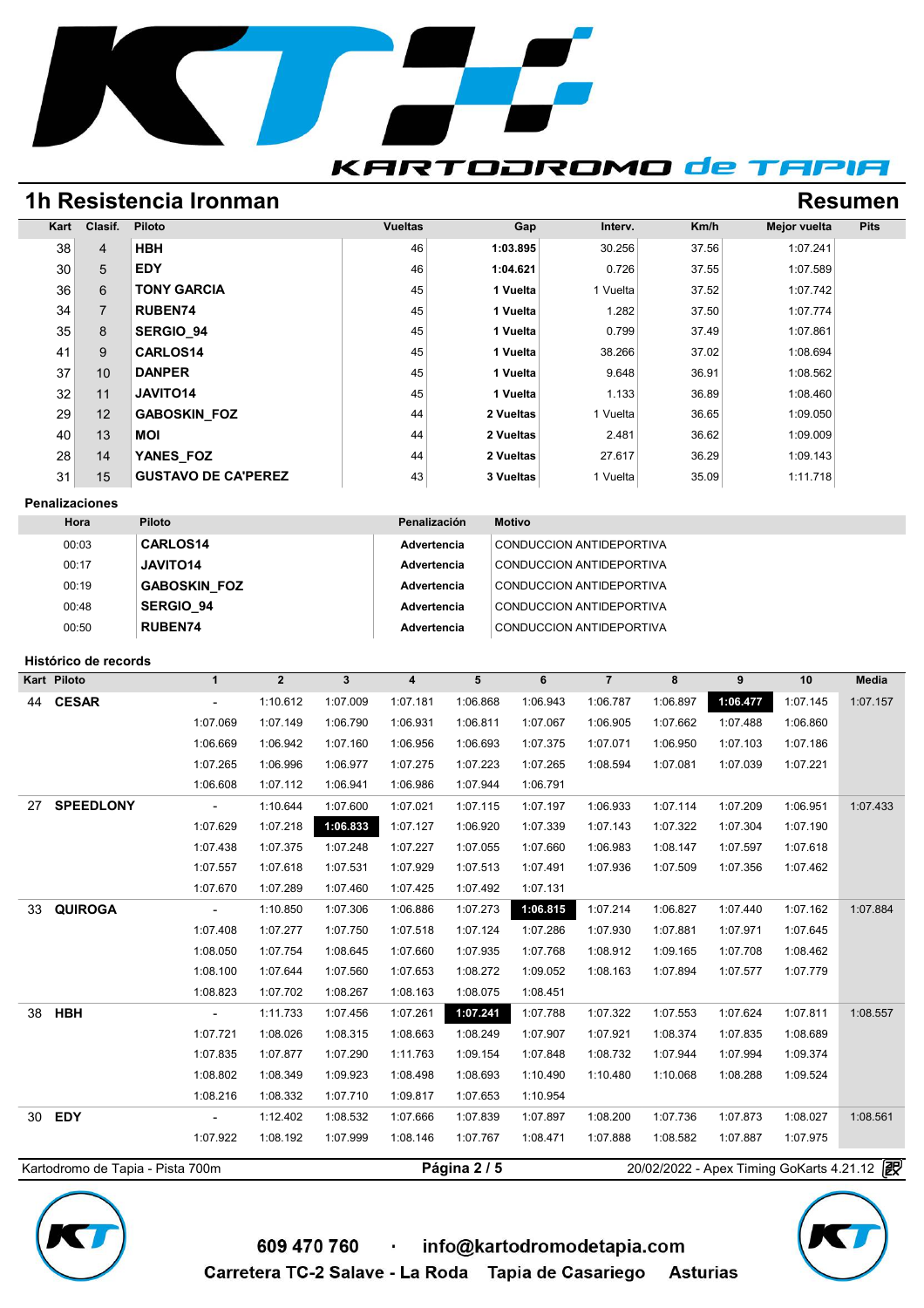

### **1h Resistencia Ironman Resumen**

**KARTODROMO de TAPIA** 

| <b>Resumen</b> |          |                  |          |                |          |                 |                         |              |              | 1h Resistencia Ironman   |                    |    |  |  |  |  |  |
|----------------|----------|------------------|----------|----------------|----------|-----------------|-------------------------|--------------|--------------|--------------------------|--------------------|----|--|--|--|--|--|
| Media          | 10       | $\boldsymbol{9}$ | 8        | $\overline{7}$ | 6        | $5\phantom{.0}$ | $\overline{\mathbf{4}}$ | $\mathbf{3}$ | $\mathbf{2}$ | $\mathbf{1}$             | Kart Piloto        |    |  |  |  |  |  |
|                | 1:10.081 | 1:07.943         | 1:07.802 | 1:08.251       | 1:07.589 | 1:08.153        | 1:08.068                | 1:08.243     | 1:08.073     | 1:07.828                 |                    |    |  |  |  |  |  |
|                | 1:08.830 | 1:08.502         | 1:10.127 | 1:10.785       | 1:09.512 | 1:09.401        | 1:08.872                | 1:09.687     | 1:08.019     | 1:08.940                 |                    |    |  |  |  |  |  |
|                |          |                  |          |                | 1:11.814 | 1:08.207        | 1:08.972                | 1:08.211     | 1:08.655     | 1:07.712                 |                    |    |  |  |  |  |  |
| 1:08.654       | 1:08.427 | 1:08.435         | 1:07.742 | 1:08.160       | 1:07.867 | 1:08.271        | 1:08.063                | 1:09.250     | 1:11.939     |                          | <b>TONY GARCIA</b> | 36 |  |  |  |  |  |
|                | 1:08.663 | 1:08.196         | 1:08.734 | 1:08.644       | 1:08.530 | 1:09.103        | 1:08.164                | 1:08.677     | 1:08.670     | 1:07.958                 |                    |    |  |  |  |  |  |
|                | 1:08.529 | 1:08.956         | 1:07.962 | 1:08.593       | 1:08.808 | 1:08.569        | 1:09.070                | 1:08.530     | 1:08.577     | 1:08.708                 |                    |    |  |  |  |  |  |
|                | 1:08.700 | 1:08.900         | 1:08.691 | 1:09.440       | 1:09.050 | 1:08.764        | 1:08.780                | 1:09.369     | 1:08.309     | 1:08.953                 |                    |    |  |  |  |  |  |
|                |          |                  |          |                |          | 1:08.791        | 1:08.102                | 1:08.494     | 1:08.376     | 1:08.266                 |                    |    |  |  |  |  |  |
| 1:08.677       | 1:08.421 | 1:08.165         | 1:07.811 | 1:08.053       | 1:07.995 | 1:08.246        | 1:08.234                | 1:08.581     | 1:12.534     |                          | <b>RUBEN74</b>     | 34 |  |  |  |  |  |
|                | 1:08.434 | 1:08.290         | 1:08.263 | 1:09.517       | 1:08.922 | 1:08.683        | 1:08.173                | 1:08.507     | 1:08.617     | 1:08.205                 |                    |    |  |  |  |  |  |
|                | 1:08.984 | 1:09.016         | 1:08.077 | 1:08.614       | 1:08.678 | 1:08.623        | 1:08.849                | 1:08.672     | 1:08.689     | 1:08.441                 |                    |    |  |  |  |  |  |
|                | 1:08.820 | 1:08.139         | 1:07.774 | 1:10.552       | 1:09.171 | 1:08.492        | 1:08.946                | 1:09.090     | 1:08.432     | 1:08.469                 |                    |    |  |  |  |  |  |
|                |          |                  |          |                |          | 1:08.247        | 1:08.324                | 1:08.246     | 1:10.655     | 1:08.149                 |                    |    |  |  |  |  |  |
| 1:08.710       | 1:08.574 | 1:08.024         | 1:07.861 | 1:07.920       | 1:08.235 | 1:08.438        | 1:11.093                | 1:10.719     | 1:15.337     | $\overline{\phantom{a}}$ | SERGIO_94          | 35 |  |  |  |  |  |
|                | 1:08.638 | 1:08.343         | 1:08.542 | 1:08.297       | 1:08.143 | 1:08.280        | 1:07.991                | 1:08.305     | 1:08.209     | 1:08.299                 |                    |    |  |  |  |  |  |
|                | 1:08.508 | 1:08.718         | 1:08.432 | 1:08.332       | 1:08.297 | 1:08.838        | 1:08.568                | 1:08.314     | 1:08.361     | 1:08.214                 |                    |    |  |  |  |  |  |
|                | 1:08.546 | 1:08.304         | 1:08.503 | 1:09.080       | 1:08.328 | 1:08.434        | 1:08.286                | 1:08.623     | 1:08.497     | 1:08.807                 |                    |    |  |  |  |  |  |
|                |          |                  |          |                |          | 1:09.414        | 1:09.341                | 1:08.140     | 1:08.775     | 1:08.370                 |                    |    |  |  |  |  |  |
| 1:09.550       | 1:09.105 | 1:09.516         | 1:09.694 | 1:08.802       | 1:08.774 | 1:08.919        | 1:11.898                | 1:10.749     | 1:13.896     | $\overline{\phantom{a}}$ | CARLOS14           | 41 |  |  |  |  |  |
|                | 1:09.218 | 1:09.145         | 1:09.278 | 1:08.971       | 1:09.368 | 1:09.262        | 1:09.538                | 1:09.962     | 1:10.250     | 1:09.842                 |                    |    |  |  |  |  |  |
|                | 1:09.291 | 1:08.984         | 1:09.121 | 1:09.118       | 1:09.274 | 1:10.005        | 1:09.163                | 1:09.196     | 1:10.134     | 1:09.122                 |                    |    |  |  |  |  |  |
|                | 1:08.694 | 1:09.601         | 1:09.347 | 1:09.584       | 1:09.647 | 1:09.450        | 1:09.001                | 1:09.402     | 1:09.311     | 1:09.177                 |                    |    |  |  |  |  |  |
|                |          |                  |          |                |          | 1:09.788        | 1:09.836                | 1:08.802     | 1:08.925     | 1:10.045                 |                    |    |  |  |  |  |  |
| 1:09.759       | 1:09.732 | 1:08.895         | 1:08.562 | 1:09.721       | 1:09.648 | 1:09.276        | 1:09.857                | 1:11.592     | 1:14.783     | $\overline{\phantom{a}}$ | <b>DANPER</b>      | 37 |  |  |  |  |  |
|                | 1:09.286 | 1:09.125         | 1:08.982 | 1:10.995       | 1:10.004 | 1:10.754        | 1:09.856                | 1:10.570     | 1:10.039     | 1:09.047                 |                    |    |  |  |  |  |  |
|                | 1:09.468 | 1:09.344         | 1:09.285 | 1:09.875       | 1:10.056 | 1:09.203        | 1:08.996                | 1:09.395     | 1:08.885     | 1:08.914                 |                    |    |  |  |  |  |  |
|                | 1:09.572 | 1:10.167         | 1:10.521 | 1:09.529       | 1:09.563 | 1:10.490        | 1:09.043                | 1:09.517     | 1:09.473     | 1:10.074                 |                    |    |  |  |  |  |  |
|                |          |                  |          |                |          | 1:09.145        | 1:10.023                | 1:09.192     | 1:09.595     | 1:09.384                 |                    |    |  |  |  |  |  |
|                |          |                  |          |                |          |                 |                         |              |              |                          |                    |    |  |  |  |  |  |
| 1:09.805       | 1:09.204 | 1:09.868         | 1:09.357 | 1:09.052       | 1:10.194 | 1:09.396        | 1:10.678                | 1:14.395     | 1:13.300     | $\overline{\phantom{a}}$ | JAVITO14           | 32 |  |  |  |  |  |
|                | 1:09.183 | 1:09.779         | 1:09.506 | 1:09.135       | 1:09.010 | 1:10.855        | 1:08.460                | 1:09.078     | 1:09.235     | 1:10.515                 |                    |    |  |  |  |  |  |
|                | 1:09.414 | 1:09.786         | 1:09.158 | 1:10.024       | 1:09.728 | 1:10.195        | 1:09.020                | 1:10.100     | 1:09.449     | 1:09.293                 |                    |    |  |  |  |  |  |
|                | 1:10.183 | 1:09.764         | 1:10.303 | 1:09.674       | 1:09.710 | 1:09.634        | 1:09.395                | 1:09.318     | 1:09.379     | 1:09.137                 |                    |    |  |  |  |  |  |
|                |          |                  |          |                |          | 1:09.191        | 1:09.534                | 1:09.351     | 1:10.516     | 1:09.981                 |                    |    |  |  |  |  |  |
| 1:10.292       | 1:09.509 | 1:09.580         | 1:09.694 | 1:09.228       | 1:09.050 | 1:09.367        | 1:09.821                | 1:10.987     | 1:14.224     | $\overline{\phantom{a}}$ | GABOSKIN_FOZ       | 29 |  |  |  |  |  |
|                | 1:10.034 | 1:09.764         | 1:10.146 | 1:15.505       | 1:09.283 | 1:11.878        | 1:10.216                | 1:10.371     | 1:10.105     | 1:09.395                 |                    |    |  |  |  |  |  |
|                | 1:10.370 | 1:11.146         | 1:09.056 | 1:10.012       | 1:11.109 | 1:09.763        | 1:09.498                | 1:10.297     | 1:09.167     | 1:09.743                 |                    |    |  |  |  |  |  |
|                | 1:09.742 | 1:09.810         | 1:10.781 | 1:09.908       | 1:09.921 | 1:09.610        | 1:09.890                | 1:12.573     | 1:10.265     | 1:10.100                 |                    |    |  |  |  |  |  |
|                |          |                  |          |                |          |                 | 1:09.382                | 1:11.245     | 1:10.240     | 1:10.797                 |                    |    |  |  |  |  |  |
| 1:10.342       | 1:09.528 | 1:09.108         | 1:09.950 | 1:10.521       | 1:10.054 | 1:09.477        | 1:10.323                | 1:10.922     | 1:15.627     | $\overline{\phantom{a}}$ | <b>MOI</b>         | 40 |  |  |  |  |  |
|                | 1:10.842 | 1:09.875         | 1:10.176 | 1:10.309       | 1:09.063 | 1:10.609        | 1:09.952                | 1:09.009     | 1:09.388     | 1:10.396                 |                    |    |  |  |  |  |  |
|                | 1:09.981 | 1:10.495         | 1:09.229 | 1:10.188       | 1:11.355 | 1:09.920        | 1:09.681                | 1:10.042     | 1:10.871     | 1:10.612                 |                    |    |  |  |  |  |  |
|                | 1:09.922 | 1:09.493         | 1:10.346 | 1:10.475       | 1:10.619 | 1:10.329        | 1:12.697                | 1:10.071     | 1:10.162     | 1:10.386                 |                    |    |  |  |  |  |  |
|                |          |                  |          |                |          |                 | 1:09.931                | 1:11.533     | 1:11.758     | 1:09.500                 |                    |    |  |  |  |  |  |
| 1:11.009       | 1:09.413 | 1:10.535         | 1:09.969 | 1:09.522       | 1:10.387 | 1:10.054        | 1:09.764                | 1:10.280     | 1:15.984     |                          | 28 YANES_FOZ       |    |  |  |  |  |  |



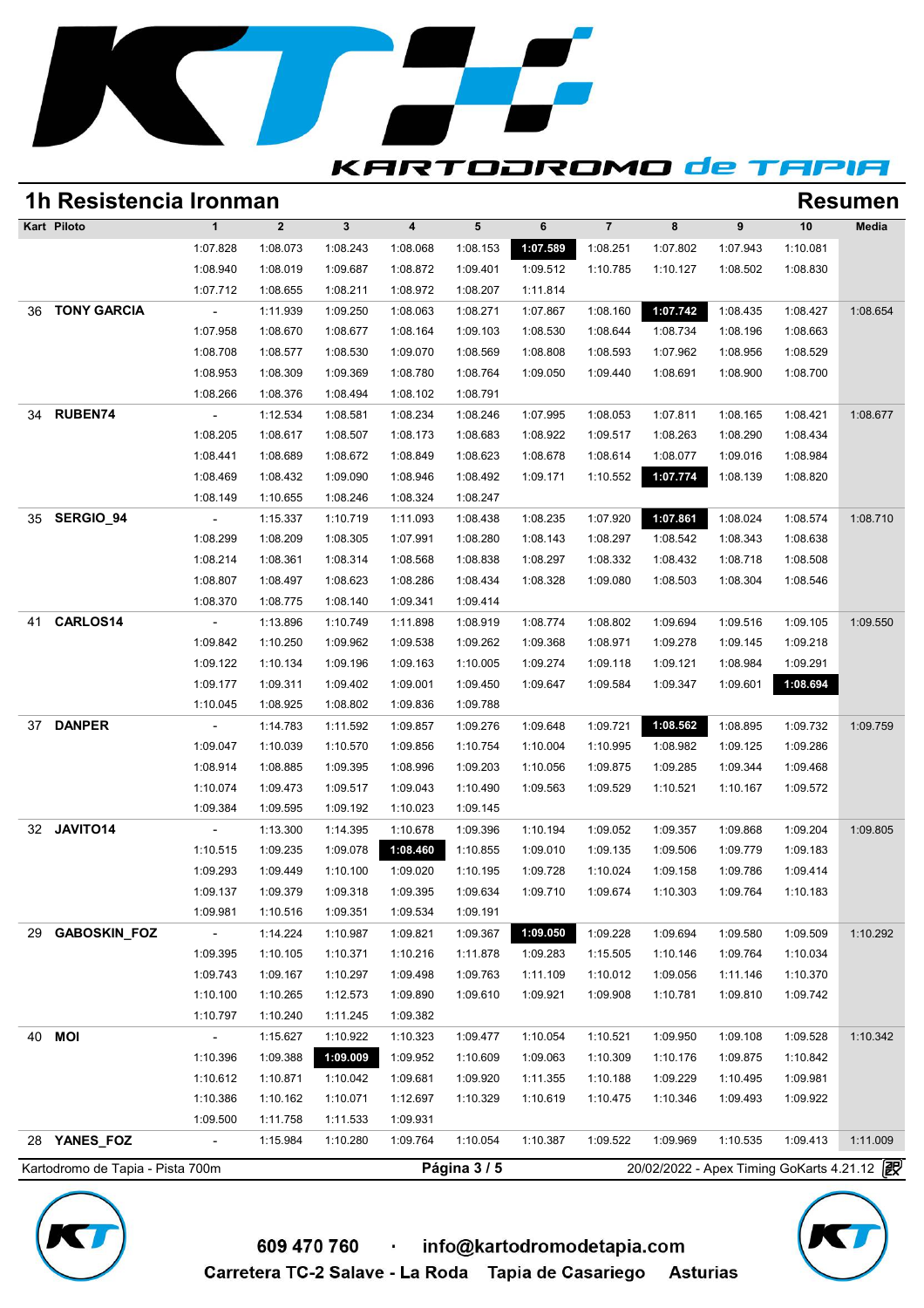

### **KARTODROMO de TAPIA**

## **1h Resistencia Ironman Resumen**

|    | 1h Resistencia Ironman  | <b>Resumen</b> |              |          |          |          |          |          |          |          |          |          |  |  |  |
|----|-------------------------|----------------|--------------|----------|----------|----------|----------|----------|----------|----------|----------|----------|--|--|--|
|    | Kart Piloto             |                | $\mathbf{2}$ | 3        |          | 5        | 6        |          | 8        | 9        | 10       | Media    |  |  |  |
|    |                         | 1:10.563       | 1:09.369     | 1:09.253 | 1:10.657 | 1:10.993 | 1:09.764 | 1:09.874 | 1:10.417 | 1:09.143 | 1:10.408 |          |  |  |  |
|    |                         | 1:19.865       | 1:11.125     | 1:09.761 | 1:09.181 | 1:09.634 | 1:09.573 | 1:09.939 | 1:11.657 | 1:10.713 | 1:11.012 |          |  |  |  |
|    |                         | 1:10.404       | 1:09.556     | 1:10.284 | 1:10.206 | 1:10.386 | 1:11.375 | 1:11.919 | 1:10.356 | 1:11.572 | 1:16.296 |          |  |  |  |
|    |                         | 1:11.772       | 1:15.568     | 1:12.331 | 1:12.584 |          |          |          |          |          |          |          |  |  |  |
| 31 | <b>GUSTAVO DE CA'PE</b> | $\overline{a}$ | 1:16.551     | 1:12.513 | 1:11.959 | 1:13.058 | 1:12.659 | 1:12.820 | 1:12.500 | 1:12.707 | 1:12.882 | 1:13.423 |  |  |  |
|    |                         | 1:14.755       | 1:11.882     | 1:16.860 | 1:11.999 | 1:11.718 | 1:16.725 | 1:12.043 | 1:12.185 | 1:12.131 | 1:13.879 |          |  |  |  |
|    |                         | 1:13.510       | 1:13.431     | 1:12.157 | 1:13.986 | 1:13.866 | 1:12.260 | 1:15.049 | 1:12.874 | 1:13.262 | 1:12.129 |          |  |  |  |
|    |                         | 1:14.220       | 1:13.274     | 1:13.372 | 1:13.710 | 1:13.348 | 1:12.763 | 1:13.819 | 1:14.879 | 1:14.486 | 1:14.912 |          |  |  |  |
|    |                         | 1:13.778       | 1:12.911     | 1:13.962 |          |          |          |          |          |          |          |          |  |  |  |

#### **Lapchart**

| Vuelta 1<br>Interv. | 44 | 27<br>0.2 | 38<br>0.6 | 33<br>0.0  | 35<br>0.4 | 30<br>0.0     | 36<br>0.3 | 34<br>0.2 | 32<br>0.2  | 28<br>0.1     | 41<br>0.3 | 29<br>0.4 | 37<br>0.0   | 40<br>$0.\overline{3}$ | 31<br>0.7  |  |
|---------------------|----|-----------|-----------|------------|-----------|---------------|-----------|-----------|------------|---------------|-----------|-----------|-------------|------------------------|------------|--|
| Vuelta 2            | 44 | 27<br>0.2 | 33<br>0.8 | 38<br>0.8  | 36<br>1.0 | 30<br>0.1     | 34<br>0.7 | 32<br>0.9 | 41<br>1.0  | 35<br>0.1     | 29<br>0.6 | 37<br>0.5 | 28<br>0.4   | 40<br>0.7              | 31<br>1.6  |  |
| Vuelta 3            | 44 | 27<br>0.8 | 33<br>0.5 | 38<br>0.9  | 30<br>2.2 | 36<br>0.5     | 34<br>0.1 | 41<br>4.1 | 35<br>0.0  | $^{29}_{0.9}$ | 28<br>0.3 | 37<br>0.8 | 32<br>0.4   | 40<br>0.0              | 31<br>3.2  |  |
| Vuelta 4            | 44 | 27<br>0.7 | 33<br>0.4 | 38<br>1.3  | 30<br>2.6 | 36<br>0.9     | 34<br>0.3 | 29<br>6.7 | 28<br>0.2  | 35<br>0.1     | 41<br>0.7 | 37<br>0.1 | 40<br>0.9   | 32<br>0.3              | 31<br>4.5  |  |
| Vuelta 5            | 44 | 27<br>0.9 | 33<br>0.5 | 38<br>1.3  | 30<br>3.2 | 36<br>1.4     | 34<br>0.3 | 35<br>7.3 | 29<br>0.5  | 41<br>0.6     | 28<br>0.2 | 37<br>0.1 | 40<br>$1.1$ | $32_{0.2}$             | 31<br>8.2  |  |
| Vuelta 6            | 44 | 27<br>1.2 | 33<br>0.2 | 38<br>2.3  | 30<br>3.4 | 36<br>1.3     | 34<br>0.4 | 35<br>7.5 | 29<br>1.3  | 41<br>0.3     | 37<br>1.3 | 28<br>0.5 | 40<br>1.0   | 32<br>0.3              | 31<br>10.6 |  |
| Vuelta 7            | 44 | 27<br>1.3 | 33<br>0.4 | 38<br>2.4  | 30<br>4.2 | 36<br>1.3     | 34<br>0.3 | 35<br>7.4 | 41<br>2.6  | 29<br>0.0     | 37<br>2.2 | 28<br>0.3 | 32<br>0.9   | 40<br>$1.1$            | 31<br>13.3 |  |
| Vuelta 8            | 44 | 27<br>1.5 | 33<br>0.2 | 38<br>3.1  | 30<br>4.4 | 36<br>1.3     | 34<br>0.4 | 35<br>7.4 | 41<br>4.4  | 29<br>0.0     | 37<br>1.0 | 28<br>1.7 | 32<br>0.2   | 40<br>1.7              | 31<br>15.9 |  |
| Vuelta 9            | 44 | 27<br>2.3 | 33<br>0.4 | 38<br>3.3  | 30<br>4.7 | 36<br>1.9     | 34<br>0.1 | 35<br>7.3 | 41<br>5.9  | 29<br>0.1     | 37<br>0.3 | 32<br>3.0 | 28<br>0.3   | 40<br>0.5              | 31<br>19.5 |  |
| Vuelta 10           | 44 | 27<br>2.1 | 33<br>0.6 | 38<br>3.9  | 30<br>4.9 | 36<br>2.3     | 34<br>0.1 | 35<br>7.4 | 41<br>6.4  | 29<br>0.5     | 37<br>0.6 | 32<br>2.5 | 28<br>0.5   | 40<br>0.6              | 31<br>22.8 |  |
| Vuelta 11           | 44 | 27<br>2.6 | 33<br>0.4 | 38<br>4.2  | 30<br>5.1 | 36<br>2.3     | 34<br>0.3 | 35<br>7.5 | 41<br>8.0  | $^{29}_{0.0}$ | 37<br>0.2 | 32<br>3.9 | 28<br>0.6   | $^{40}_{0.5}$          | 31<br>27.2 |  |
| Vuelta 12           | 44 | 27<br>2.7 | 33<br>0.4 | 38<br>5.0  | 30<br>5.2 | 36<br>2.8     | 34<br>0.3 | 35<br>7.1 | 29<br>10.0 | 41<br>0.0     | 37<br>0.1 | 32<br>3.1 | 28<br>0.7   | 40<br>0.5              | 31<br>29.7 |  |
| Vuelta 13           | 44 | 27<br>2.7 | 33<br>1.4 | 38<br>5.5  | 30<br>4.9 | 36<br>3.5     | 34<br>0.1 | 35<br>6.9 | 41<br>11.7 | $^{29}_{0.3}$ | 37<br>0.4 | 32<br>1.6 | 28<br>0.9   | $^{40}_{0.2}$          | 31<br>37.5 |  |
| Vuelta 14           | 44 | 27<br>2.9 | 33<br>1.7 | 38<br>6.7  | 30<br>4.4 | 36<br>3.5     | 34<br>0.1 | 35<br>6.7 | 41<br>13.2 | 29<br>1.0     | 37<br>0.0 | 32<br>0.2 | 40<br>2.7   | 28<br>0.4              | 31<br>39.1 |  |
| Vuelta 15           | 44 | 27<br>3.0 | 33<br>2.0 | 38<br>7.8  | 30<br>3.9 | $34$<br>$4.6$ | 36<br>0.2 | 35<br>6.1 | 41<br>14.2 | 37<br>2.5     | 32<br>0.3 | 29<br>0.6 | 40<br>1.7   | 28<br>0.8              | 31<br>39.9 |  |
| Vuelta 16           | 44 | 27<br>3.3 | 33<br>1.9 | 38<br>8.4  | 30<br>4.5 | 36<br>4.9     | 34<br>0.1 | 35<br>5.6 | 41<br>15.4 | 32<br>2.5     | 37<br>0.6 | 29<br>0.3 | 40<br>1.5   | 28<br>1.5              | 31<br>46.8 |  |
| Vuelta 17           | 44 | 27<br>3.6 | 33<br>2.7 | 38<br>8.4  | 30<br>4.5 | 36<br>5.6     | 34<br>1.0 | 35<br>4.3 | 41<br>16.1 | 32<br>2.7     | 37<br>2.4 | 40<br>1.2 | 28<br>1.0   | $\frac{29}{2.5}$       | 31<br>46.4 |  |
| Vuelta 18           | 44 | 27<br>3.2 | 33<br>3.2 | 38<br>8.9  | 30<br>4.7 | 36<br>5.8     | 34<br>0.5 | 35<br>4.6 | 41<br>16.8 | 32<br>2.9     | 37<br>1.9 | 40<br>2.4 | 28<br>1.3   | 29<br>2.2              | 31<br>48.5 |  |
| Vuelta 19           | 44 | 27<br>3.0 | 33<br>3.9 | 38<br>8.8  | 30<br>4.7 | 36<br>6.1     | 34<br>0.6 | 35<br>4.7 | 41<br>17.6 | 32<br>3.5     | 37<br>1.2 | 40<br>3.1 | 28<br>0.5   | $\frac{29}{2.9}$       | 31<br>50.8 |  |
| Vuelta 20           | 44 | 27<br>3.4 | 33<br>4.4 | 38<br>9.8  | 30<br>4.0 | 36<br>6.8     | 34<br>0.4 | 35<br>4.9 | 41<br>18.2 | 32<br>3.5     | 37<br>1.3 | 40<br>4.7 | 28<br>0.1   | $\frac{29}{2.5}$       | 31<br>54.7 |  |
| Vuelta 21           | 44 | 27<br>4.1 | 33<br>5.0 | 38<br>9.6  | 30<br>4.0 | 36<br>7.7     | 34<br>0.1 | 35<br>4.6 | 41<br>19.1 | 32<br>3.7     | 37<br>1.0 | 40<br>6.4 | 29<br>1.8   | 28<br>7.5              | 31<br>50.9 |  |
| Vuelta 22           | 44 | 27<br>4.6 | 33<br>5.4 | 38<br>9.7  | 30<br>4.2 | 36<br>8.2     | 34<br>0.2 | 35<br>4.3 | 41<br>20.9 | 32<br>3.0     | 37<br>0.4 | 40<br>8.4 | 29<br>0.1   | 28<br>9.5              | 31<br>53.2 |  |
| Vuelta 23           | 44 | 27<br>4.7 | 33<br>6.8 | 38<br>8.4  | 30<br>5.1 | 36<br>8.5     | 34<br>0.4 | 35<br>4.0 | 41<br>21.8 | 37<br>3.6     | 32<br>0.2 | 40<br>8.8 | 29<br>0.3   | 28<br>8.9              | 31<br>55.6 |  |
| Vuelta 24           | 44 | 27<br>4.9 | 33<br>7.2 | 38<br>12.5 | 30<br>1.5 | 369.5         | 34<br>0.1 | 35<br>3.7 | 41<br>22.4 | 37<br>3.5     | 32<br>0.2 | 40<br>9.4 | 29<br>0.1   | $^{28}_{8.6}$          | 31<br>1:00 |  |
| Vuelta 25           | 44 | 27<br>5.3 | 33<br>8.1 | 38<br>13.7 | 30<br>0.5 | 36<br>9.9     | 34<br>0.2 | 35<br>3.9 | 41<br>23.6 | 37<br>2.7     | 32<br>1.2 | 40<br>9.1 | 29<br>0.0   | 28<br>8.5              | 31<br>1:04 |  |

Kartodromo de Tapia - Pista 700m **Página 4 / 5 Página 4 / 5** 20/02/2022 - Apex Timing GoKarts 4.21.12